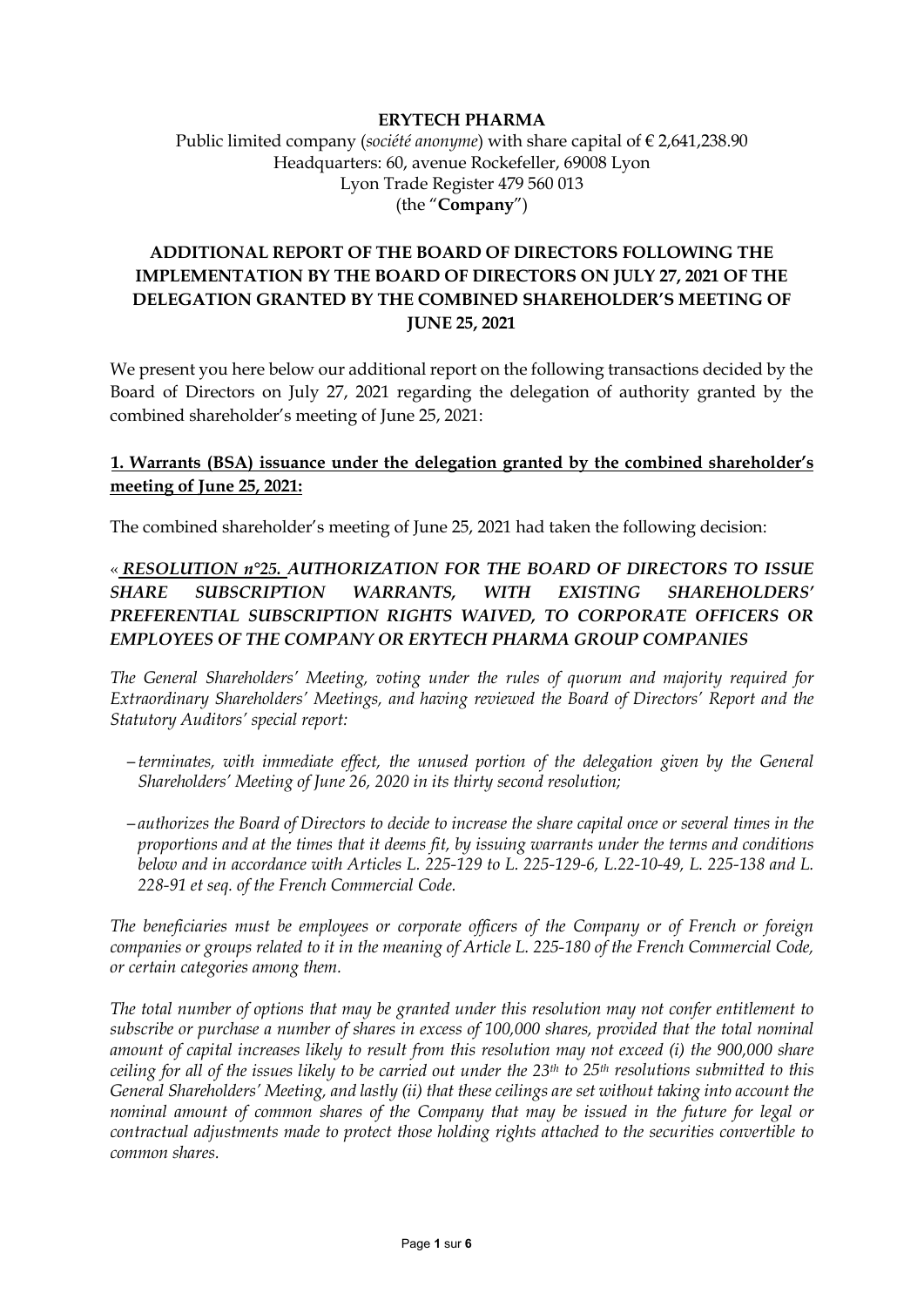*This authorization is granted for an 18-month period starting from the day of this General Shareholders' Meeting.*

*The General Shareholders' Meeting takes note of and decides, where applicable, that this authorization shall act as an express waiver by shareholders of their preferential subscription rights to which the warrants issued entitle, for those who hold warrants issued under this resolution.*

*The General Shareholders' Meeting confers all powers to the Board of Directors, which may be assisted by a committee comprising members of its choice, in order to carry out the following, within the limits set forth above:*

- *establish the list of beneficiaries within the category of beneficiaries previously mentioned, for which preferential subscription rights have been eliminated;*
- *approve the features, amounts and terms and conditions of any issue, as well as terms and conditions for paying up securities issued, provided that a warrant shall entitle the right to subscribe a Company share; notably determine the number of warrants to issue for each beneficiary and set the subscription price and entitlement date for those warrants according to the information contained in its report, provided that the amount owed to the Company for each of the shares issued under this delegation shall be at least equal to the volume weighted average closing share price recorded during a period of no less than five consecutive trading days to no more than thirty consecutive trading days from the thirty trading days prior to setting the subscription price, potentially discounted by a maximum of 5% at the time the warrants are granted.*

*The Board of Directors may, within the limits that it sets in advance, delegate to the Chief Executive Officer or, with the agreement of the latter, to one or more Chief Operating Officers, the power that is granted to it under this resolution.*

*The Board of Directors shall inform the General Shareholders' Meeting of transactions carried out under this resolution every year.»*

Within the BSA2021 Plan, the Board recalls that the Company has consulted a reference audit firm in order to receive assistance in the BSA<sub>2021-27072021</sub> valuing and specifically their subscription price in order to establish the BSA' market value in compliance with IFRS international standards and according to the Black & Sholes method.

The Board of Directors of July 27, 2021 implemented the aforementioned authorization in the following terms:

### *«IMPLEMENTATION OF THE DELEGATION OF AUTHORITY GRANTED TO THE BOARD OF DIRECTORS BY THE COMBINED GENERAL MEETING OF JUNE 25, 2021 AND DECISION TO ISSUE AND GRANT WARRANTS (BSA2021)*

*The Chairman noted that the Combined General Meeting of June 25, 2021, delegated to the Board of Directors in twenty-fifth resolution the necessary powers to grant, on one or more occasions, detachable ordinary stock subscription warrants granting the right to subscribe up to 100,000 common shares in the Company, to employees or corporate officers of the Company or of French or foreign companies or groups related to it within the meaning of Article L.225-180 of the French Commercial Code, or certain categories of them, it being specified that the total nominal amount of capital increases resulting from that delegation should not exceed 900,000 common shares, which shall be an overall combined ceiling covering all awards of free share plans, share subscription warrants and share subscription and/or purchase options approved by the Board of Directors.*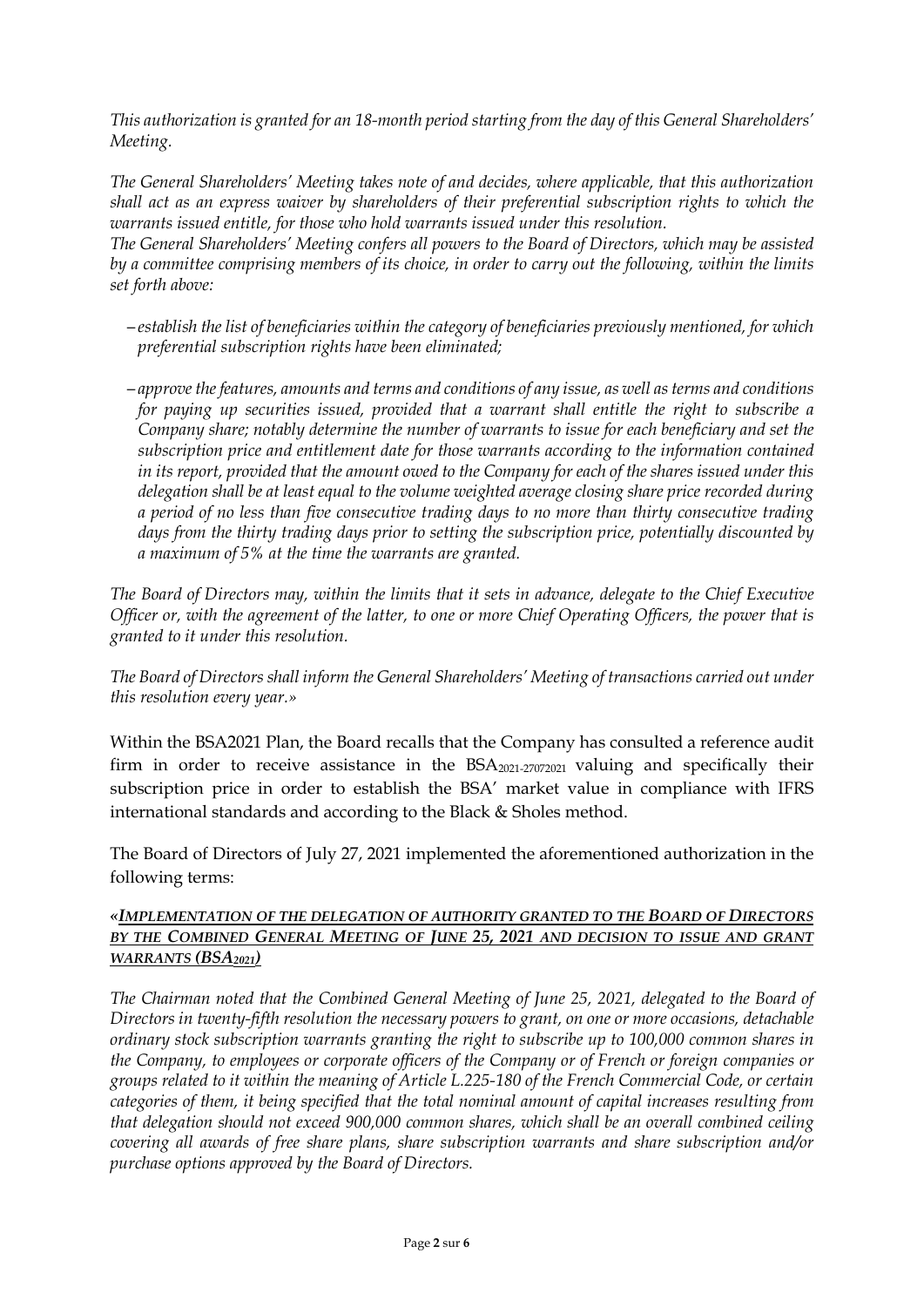*The Chairman proposes his intention to the Board of Directors to make use of the delegation granted to him and to adopt the provisions of the terms and conditions for BSA2021 (the "Terms and Conditions for BSA2021") and to issue and award a total of 75,250 BSA (the "BSA2021-27072021")*

*The Chairman notes the main provisions of the BSA2021 Terms and Conditions prepared in accordance with the authorization by the Combined General Meeting of June 25, 2021, and in particular, specified the following:* 

- *Allocation price of the BSA2021: BSA2021 will be subscribed upon payment of a subscription price as determined by the issuance decision, on the basis of their fair market value price, of the board of directors or, as the case may be, of the Chief Executive Officer acting upon delegation granted by the Board*
- *<u>Exercise price of BSA<sub>2021</sub></u>: each common share in the Company subscribed when exercising the BSA2021 will have a subscription price, issue premium included, equal to the greater of (i) the closing price of the Company's stock on the day preceding the date of allocation of the BSA2021 and the (ii) the volume-weighted average closing price of the stock recorded over a period of at least five consecutive trading days as chosen by the Board of Directors or Chief Executive Officer to at most thirty consecutive trading days out of the thirty trading days prior to the setting of the exercise price, possibly less a 5% discount.*
- *<u>Exercise schedule</u>: the BSA<sub>2021</sub> may be exercised by each warrant holder at the expiration of a twenty-four (24) months period following the date of the Board of Directors' meeting or, as the case may be, of the decision of the Chief Executive Officer acting upon delegation of the Board, having granted the BSA2021 to said holder.*

*After deliberation, the Board of Directors unanimously:*

*decides to adopt the "Terms and Conditions for BSA2021" presented by the Chairman and shown in Appendix 5 of these minutes;*

*decides to issue 75,250 BSA2021-27072021 under the conditions defined below and under the Terms and Conditions for BSA2021;*

*decides to grant 75,250 BSA2021-27072021 to the persons and in the proportion indicated in Appendix 6 of these minutes;*

*approved, in accordance with Article 4.1 of the Terms and Conditions for BSA2021, a subscription price of*  $\in$  1.09 for the common shares in the Company entitled by the BSA<sub>2021-27072021</sub>;

*approved, in accordance with Article 4.4 of the Terms and Conditions for BSA2021, an exercise price of €3.82 for the common shares in the Company entitled by the BSA2021-27072021;*

*decided to issue up to 75,250 common shares to service the BSA2021-27072021 issued, corresponding, at par value, to a maximum capital increase of € 7.525;*

*specified that pursuant to Articles L. 228-91 and L. 225-132 of the French Commercial Code, this decision benefits holders of BSA2021-27072021 by requiring existing shareholders to waive their preferential subscription rights to the common shares servicing the BSA2021-27072021;* 

*decides that the Board of Directors will always be able to amend the terms and conditions of the exercise of some or all of the BSA2021 to make them more favorable to the beneficiary concerned;*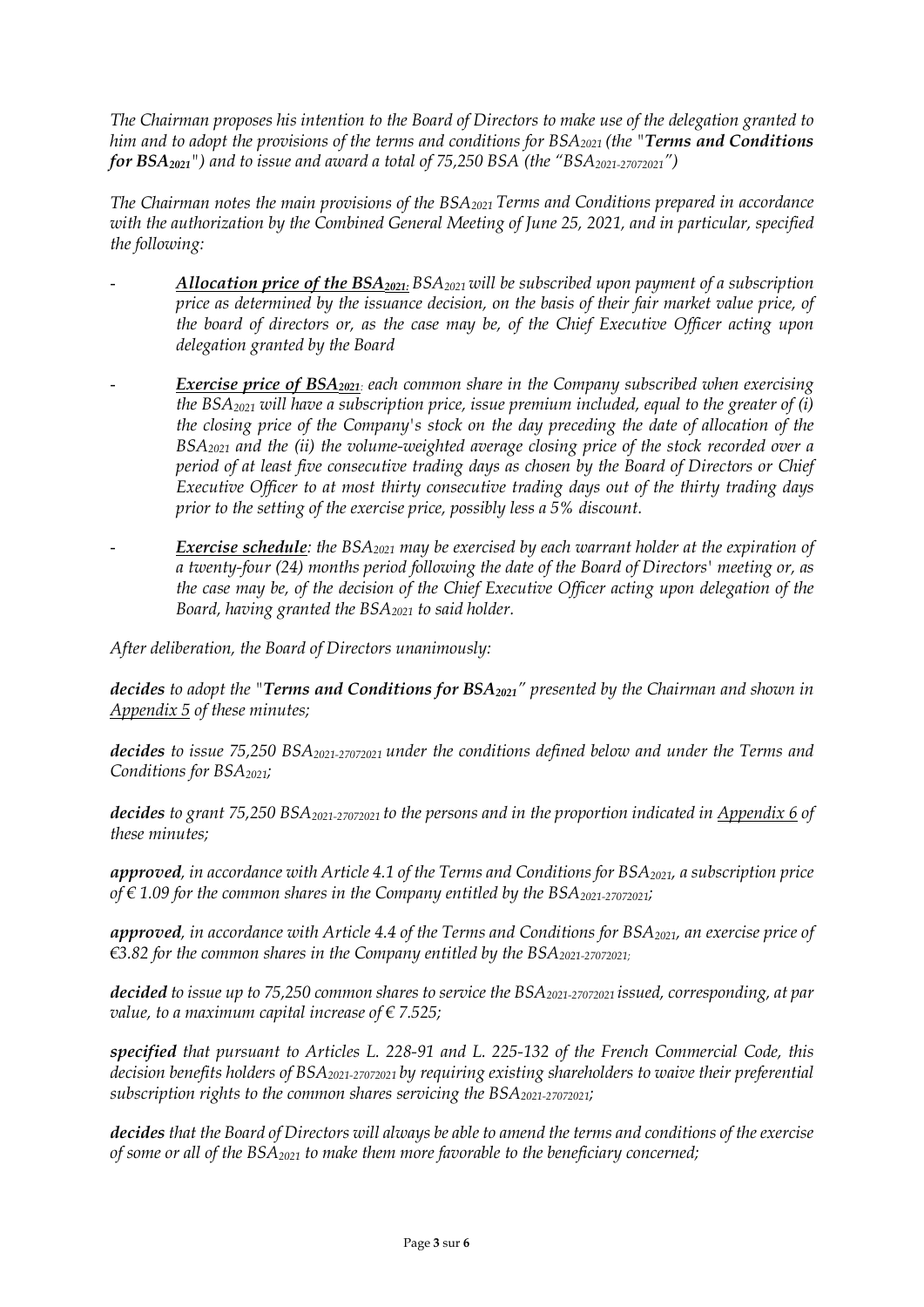*granted all powers to the Chief Executive Officer, including the option to sub delegate, to sign and*  accept all documents relating to the allocation of the 75,250 BSA<sub>2021-27072021</sub>, subject to the *aforementioned terms and conditions;* 

*noted that, due to these allocations, the number of shares of the Company which may be issued under authorizations granted to the Board of Directors by the Combined General Meeting on June 25, 2021 is 24,750, it being specified that only 216,200 shares may effectively be issued, due to the limit of 900,000 common shares applicable to issues likely to be performed under the share subscription warrants plan approved by the Board of Directors.»*

The impact of this issuance on shareholders' equity is detailed in Appendix 1 of this report.

## **2. Company' business and activities**

The Company continues the clinical development programs as planned.

**The Board of Directors**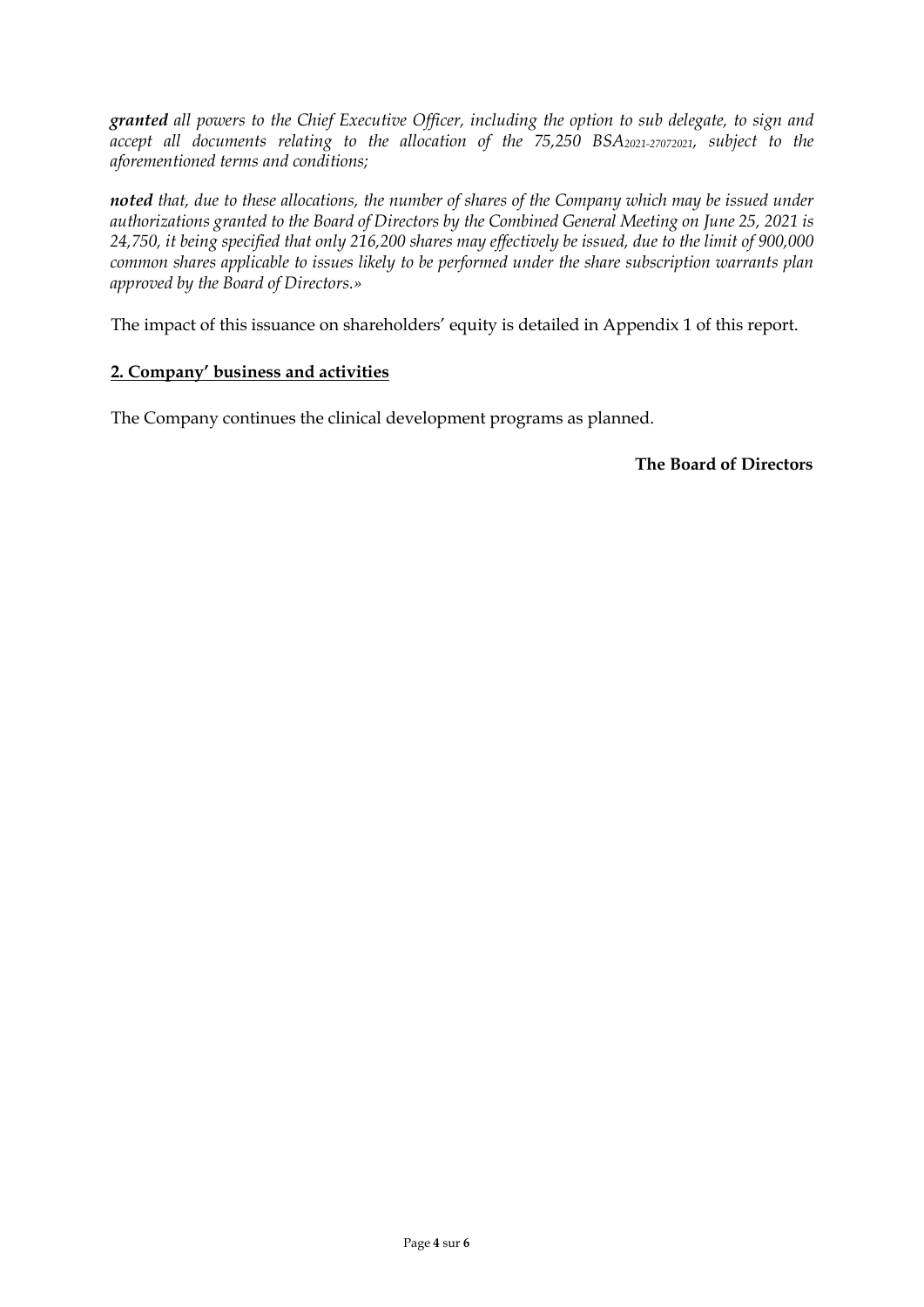# **APPENDIX 1 - IMPACT OF THE ISSUANCE ON HOLDERS OF SHARES AND SECURITIES GIVING ACCESS TO THE CAPITAL**

*Calculations are based on an accounting situation as at June 30, 2021*

The impact of the capital increase on holders of shares and securities giving access to the capital of the Company are detailed hereinafter.

### **TABLES OF IMPACT**

*Impact of the issuance on the share of shareholder's equity*

|                                        | Accounting situation as<br>at June 30, 2021 | After exercise of<br>75,250 BSA <sub>2021-27072021</sub><br>(at an exercise price<br>of $€ 3,82$ and<br>subscription price of<br>€ 1,09 $€$ ) | In event of the exercise<br>of dilutive instruments<br>existing as at July 27,<br>2021 giving entitlement<br>to 2,898,323 additional<br>potential shares |
|----------------------------------------|---------------------------------------------|-----------------------------------------------------------------------------------------------------------------------------------------------|----------------------------------------------------------------------------------------------------------------------------------------------------------|
| Amount of<br>shareholders'<br>equity   | € 60,998,788                                | € 61,368,266                                                                                                                                  | €74,649,875                                                                                                                                              |
| Total number of<br>shares              | 26,412,389                                  | 26,487,639                                                                                                                                    | 20,170,638                                                                                                                                               |
| Portion per share<br>in euro (rounded) | € 2,31                                      | € 2,32                                                                                                                                        | € 2,55                                                                                                                                                   |

### *Impact of the issuance for existing shareholders (dilution)*

The impact of the issuance of  $75.250 BSA<sub>2021-27072021</sub>$  on a shareholder holding 1% of the share capital of the Company is the following:

| Shareholder' stake                          | Non-diluted basis | Diluted basis* |
|---------------------------------------------|-------------------|----------------|
|                                             |                   |                |
| Before issuance of 75.250 new shares        |                   |                |
| resulting from the exercise of 75.250       | 1,000%            | 0.903%         |
| BSA <sub>2021-27072021</sub>                |                   |                |
| After issuance of 75.250 new<br>shares      |                   |                |
| resulting from the exercise of 75.250       | 0,997%            | 0.901%         |
| BSA <sub>2021-27072021</sub>                |                   |                |
| In the event of existing shares acquisition | 1,000%            | 0,903%         |
| (with no new shares issuance)               |                   |                |
| In the event of treasury shares' use by the |                   |                |
| Company as at June 30, 2021 (2,500 shares)  | 0,997%            |                |
| and issuance of 12,500 new shares (15.000   |                   | 0,901%         |
| $-2500$                                     |                   |                |

\*In the event of the exercise of dilutive instruments as at July 27, 2021 and entitling to the allotment of 2.898.323 potential additional shares.